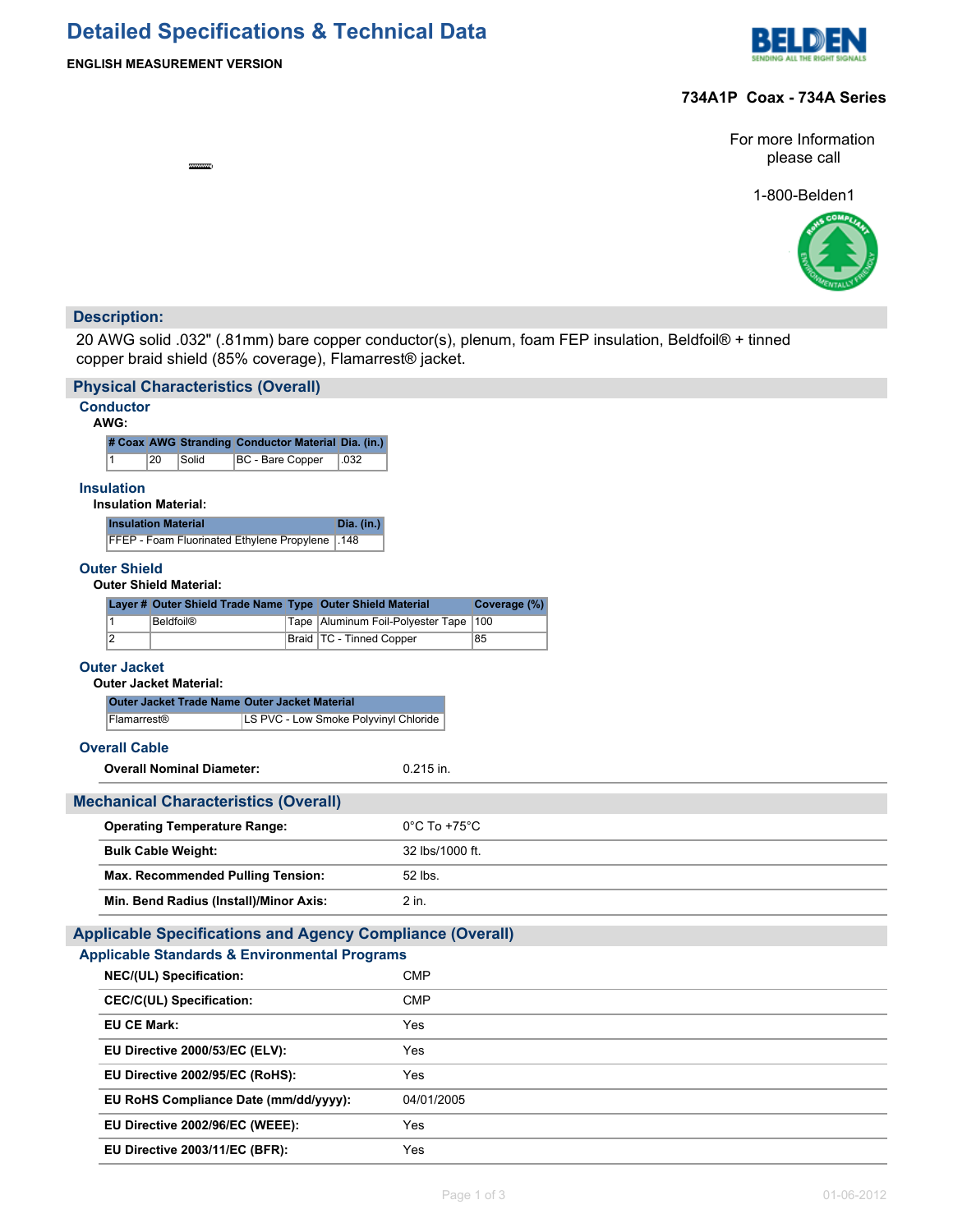# **Detailed Specifications & Technical Data**

## **ENGLISH MEASUREMENT VERSION**



# **734A1P Coax - 734A Series**

| CA Prop 65 (CJ for Wire & Cable):           | Yes             |
|---------------------------------------------|-----------------|
| MII Order #39 (China RoHS):                 | Yes             |
| <b>Flame Test</b>                           |                 |
| <b>UL Flame Test:</b>                       | <b>NFPA 262</b> |
| C(UL) Flame Test:                           | FT6             |
| <b>Suitability</b>                          |                 |
| <b>Suitability - Indoor:</b>                | Yes             |
| <b>Plenum/Non-Plenum</b>                    |                 |
| Plenum (Y/N):                               | Yes             |
| <b>Non-Plenum Number:</b>                   | 734A1           |
| <b>Electrical Characteristics (Overall)</b> |                 |
| Nom. Characteristic Impedance:              |                 |
| Impedance (Ohm)                             |                 |
| 75                                          |                 |
| Nom. Inductance:                            |                 |
| Inductance (µH/ft)                          |                 |

095

**Nom. Capacitance Conductor to Shield:**

| Capacitance (pF/ft) |  |
|---------------------|--|
| 17.3                |  |

**Nominal Velocity of Propagation: VP (%)**

|                       | <b>Nom. Conductor DC Resistance:</b> |
|-----------------------|--------------------------------------|
| 1.27                  |                                      |
| Delay (ns/ft)         |                                      |
| <b>Nominal Delay:</b> |                                      |
| 80                    |                                      |
| <b>** 1701</b>        |                                      |

**DCR @ 20°C (Ohm/1000 ft)** 10.1

**Nominal Outer Shield DC Resistance:**

**DCR @ 20°C (Ohm/1000 ft)**

2.4

**Max. Operating Voltage - UL:**

#### **Voltage** 300 V RMS

| <b>Other Electrical Characteristic 1:</b>                               | Impedance tested in accordance with ASTM D-4566 Paragraph 43.2, option 2<br>using a 75 OHM fixed bridge and termination. |
|-------------------------------------------------------------------------|--------------------------------------------------------------------------------------------------------------------------|
| <b>Other Electrical Characteristic 2:</b>                               | RL tested in accordance with ASTM D-4566 Paragraph 43.2, option 2 using a<br>75 OHM fixed bridge and termination.        |
| <b>Other Electrical Characteristic 3:</b>                               | 100% Sweep tested.                                                                                                       |
| Minimum Return Loss:                                                    |                                                                                                                          |
| Description Freq. (MHz) Start Freq. (MHz) Stop Freq. (MHz) Min. RL (dB) |                                                                                                                          |

15 | 95 | 30

## **Related Documents:**

No related documents are available for this product

## **Put Ups and Colors:**

| Item *                       | atur              | nam          | iolor       | Votes |                                                        |
|------------------------------|-------------------|--------------|-------------|-------|--------------------------------------------------------|
| 0081000<br>$1734\Delta$<br>. | $-$<br>. ೧೧೧<br>. | 136.00c<br>. | <b>GRAY</b> | ັ     | <b>IFLRST</b><br>$\cdots$<br>$\sim$ $\sim$<br>.<br>৲⊧. |